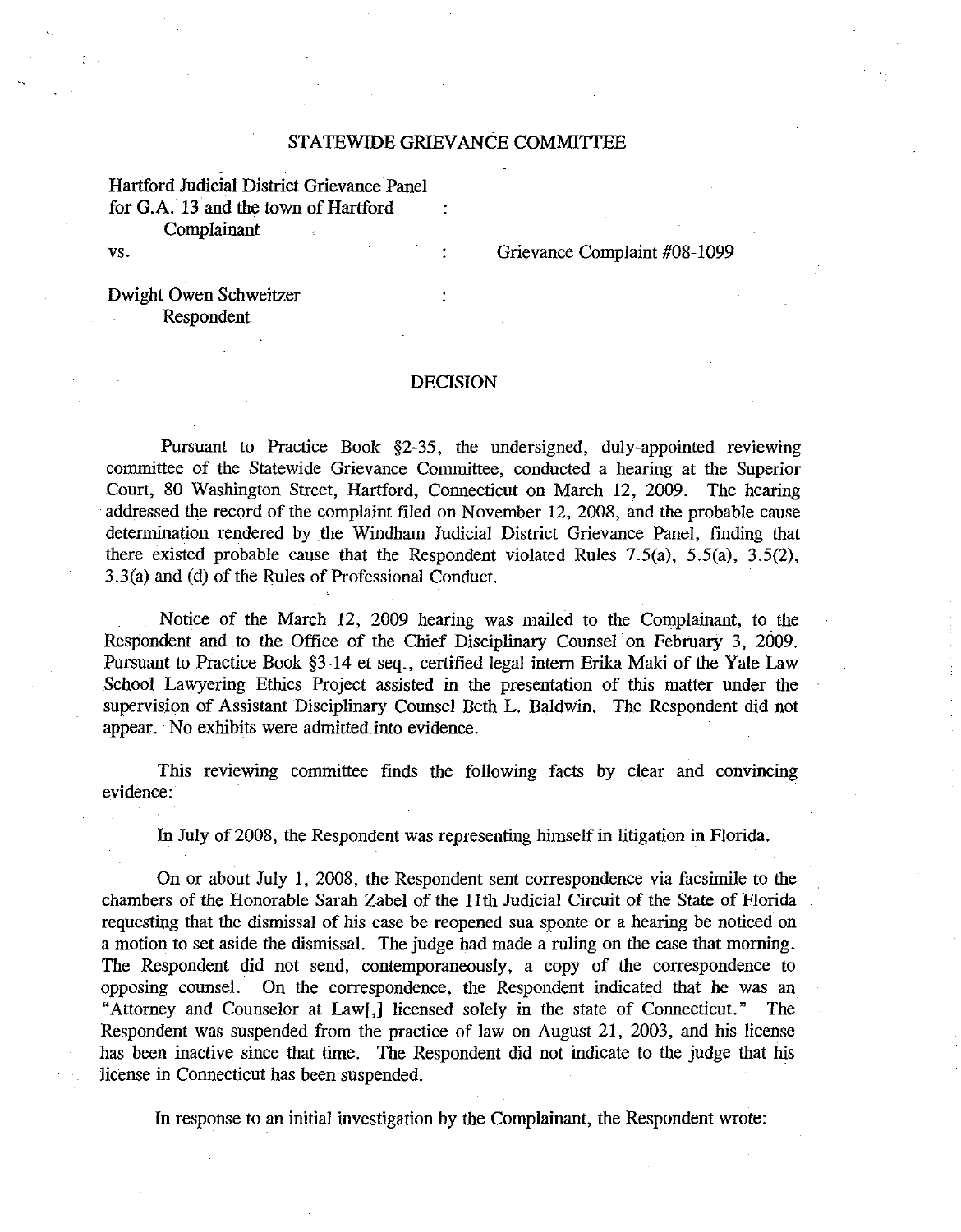> The purpose of identifying my licensure in correspondence to a judge in a case where 1 am suing the very same attorney Hunter for malpractice and willful misconduct was to let the court know that I was not the typical pro se litigant and felt it completely appropriate to indicate my being licensed with all that it implies.

This reviewing committee concludes, by clear and convincing evidence, the Respondent violated the Rules of Professional Conduct. We consider each Rule, for which probable cause was found, in turn.

#### Rule 7.5(a):

Rule 7.5(a) of the Rules of Professional Conduct states: "[a] lawyer shall not use...letterhead...that violates Rule 7.1". Rule 7.1 states "A lawyer shall not make a false or misleading communication about the lawyer or the lawyer's services. A communication is false or misleading if it...omits a fact necessary to make the statement considered as a whole not materially misleading." In this case, the Respondent submitted letterhead to the judge, which identified the Respondent as an attorney and counselor at law, licensed solely in the state of Connecticut. The Respondent omitted the fact that his license has been suspended since 2003. We find the fact that the Respondent's license was suspended to be a fact necessary to make the statement that the Respondent had a·Connecticut license not materially misleading. The omission of said fact was materially misleading in violation of Rule 7.1.

For all the foregoing reasons, we find by clear and convincing evidence that the Respondent violated Rule 7.5(a) by indicating on stationery that he was an attorney licensed to practice law in the state of Connecticut despite the fact that his license has been suspended.

## Rule 5.5(a):

Rule 5.5(a) of the Rules of Professional Conduct states: "[a] lawyer shall not practice law in a jurisdiction in violation of the regulation of the legal profession in that jurisdiction...." The underlying proceedings occurred in Florida. The Respondent was not representing another party in the proceeding. The Respondent's conduct did not occur in Connecticut.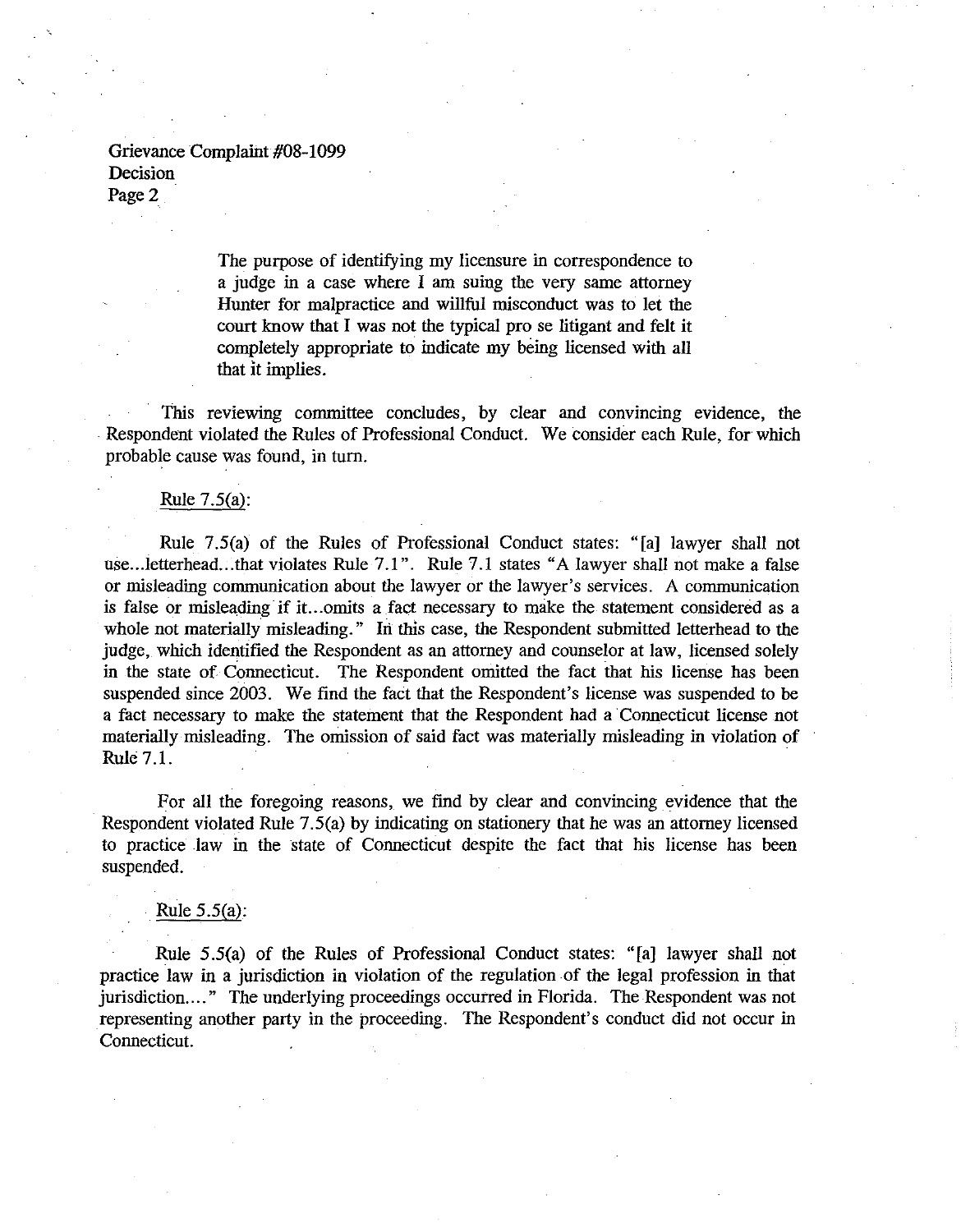Under these circumstances, there is insufficient evidence to determine that the Respondent's conduct violated the regulations of the legal profession in Florida or rose to the level of a Rule 5.5(a) violation.

## Rule 3.5(2):

Rule 3.5(2) of the Rules of Professional Conduct prohibits a lawyer from communicating ex parte with a judge during the proceeding unless authorized to do so by law or court order. In this case, the Respondent sent correspondence regarding a pending case to the chambers of the judge presiding over the matter without sending a copy to opposing counsel. .

For all the foregoing reasons, we find by clear and convincing evidence that the Respondent violated Rule 3.5(2) by communicating ex parte with a judge regarding pending litigation.

### Rule 3.3(a):

Rule 3.3(a) of the Rules of Professional Conduct prohibits a lawyer from presenting false facts, law or evidence to the tribunal. It is not clear from the Grievance Panel's decision how the Respondent's conduct violated Rule 3.3(a). As noted above, we find the failure to indicate that the Respondent's license was suspended was misleading. This reviewing committee cannot conclude that the reference to the Respondent's license was a false statement of material fact in the underlying case.

This reviewing committee concludes that the record does not substantiate a finding by clear and convincing evidence that the Respondent violated Rule 3.3(a) of the Rules of Professional Conduct.

## Rule 3.3(d):

Rule 3.3(d) states: "In an ex parte proceeding, a lawyer shall inform the tribunal of all material facts known to the lawyer that will enable the tribunal to make an informed decision, whether or not the facts are adverse." In this case, the Respondent informed the tribunal that he was licensed to practice law in Connecticut because, he wanted "to let the court know that I was not the typical pro se litigant and felt it completely appropriate to indicate my being licensed with all that it implies." Since the Respondent used his license to lend credibility to his request to set aside the dismissal, it was necessary, in an ex parte communication, for the Respondent to reveal the adverse fact that his license to practice law had been suspended.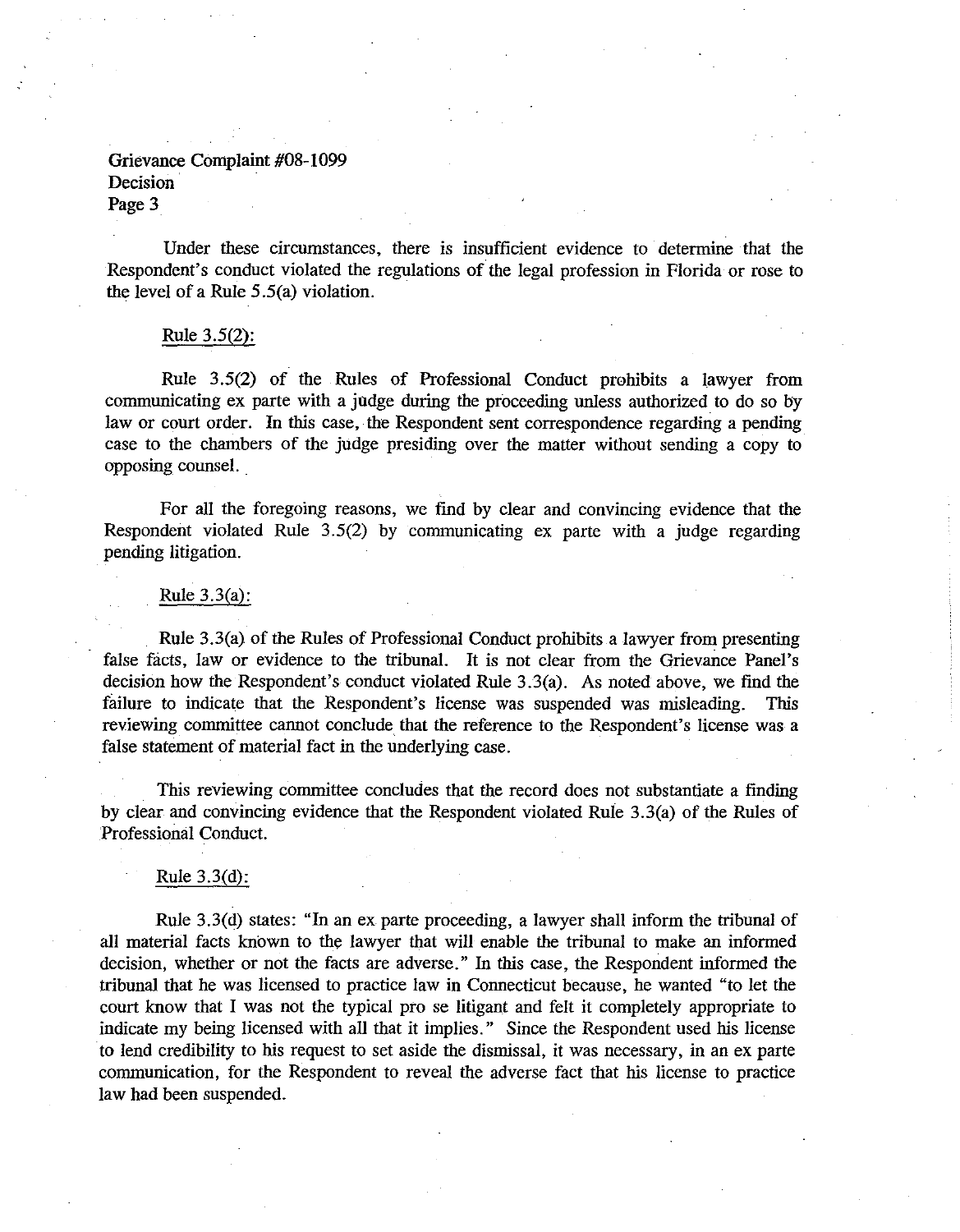For all the foregoing reasons, we find by clear and convincing evidence that the Respondent violated Rule 3.3(d) by failing to inform the tribunal that his license to practice law had been suspended.

Since we conclude that the Respondent violated Rules 7.5(a), 3.5(2) and 3.3(d) of the Rules of Professional Conduct, we reprimand the Respondent.

(0) EMR

> $41709$ DECISION DATE: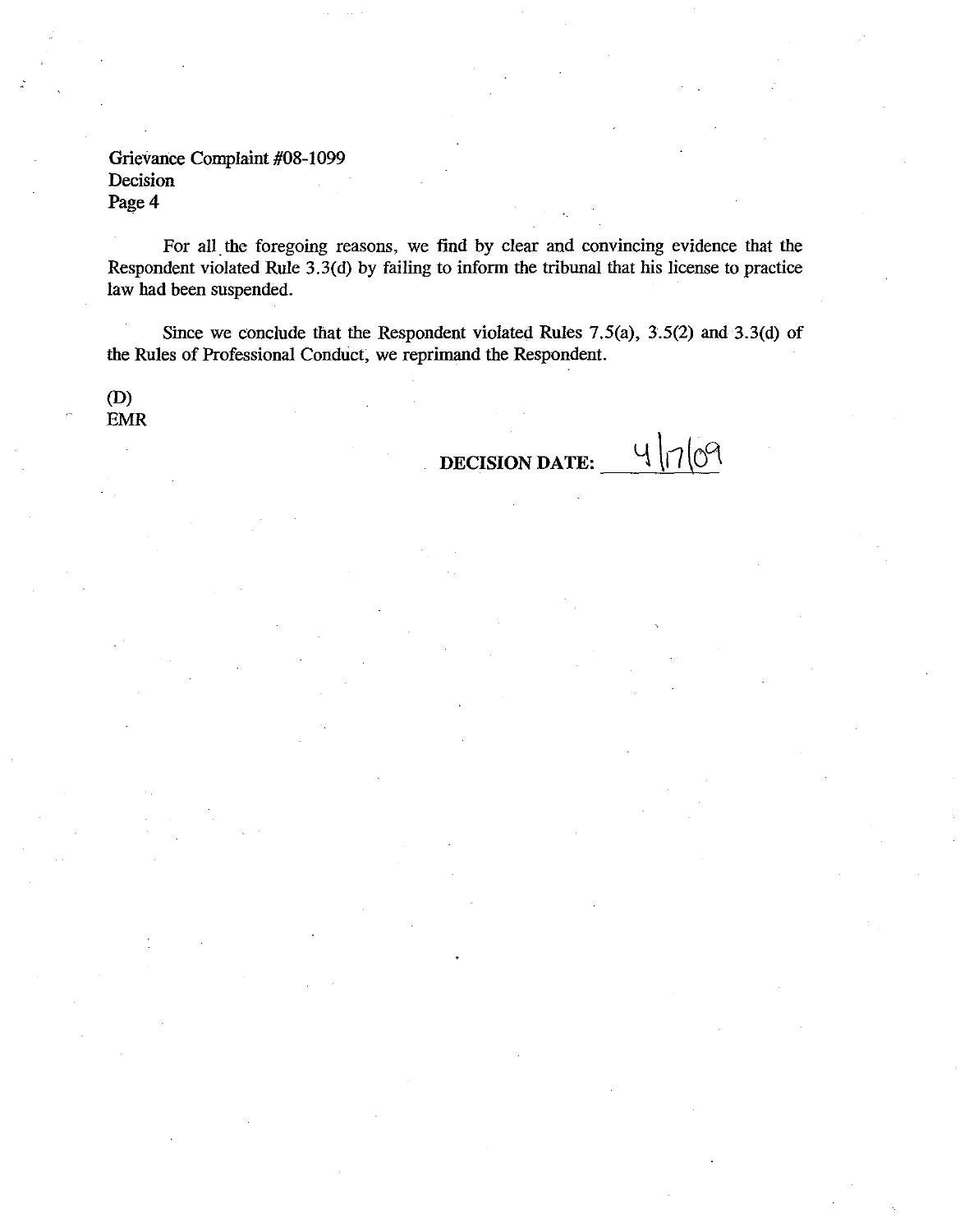Attorney Geoffrey Naab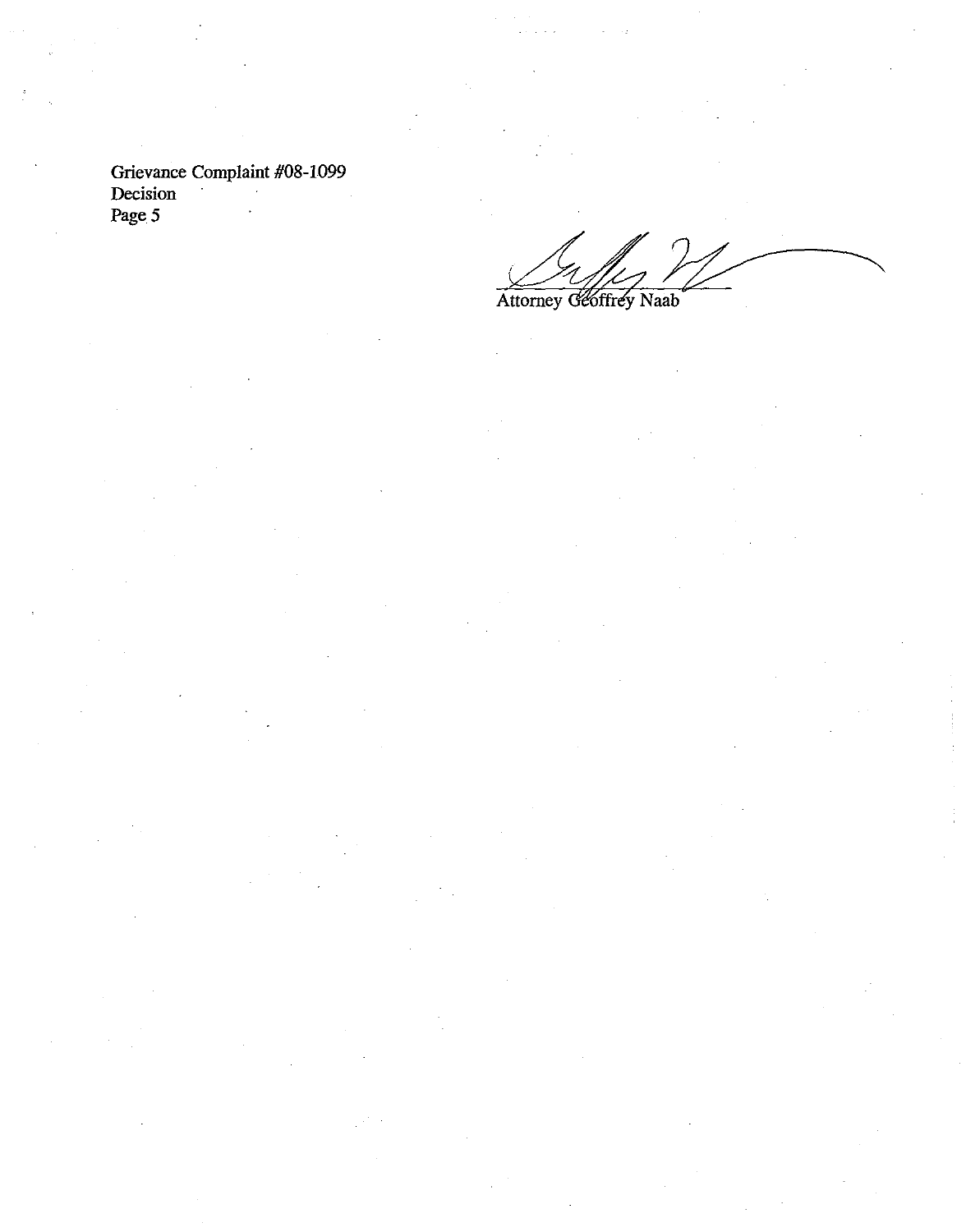**(UMM)**<br>Rorney Vančy áser